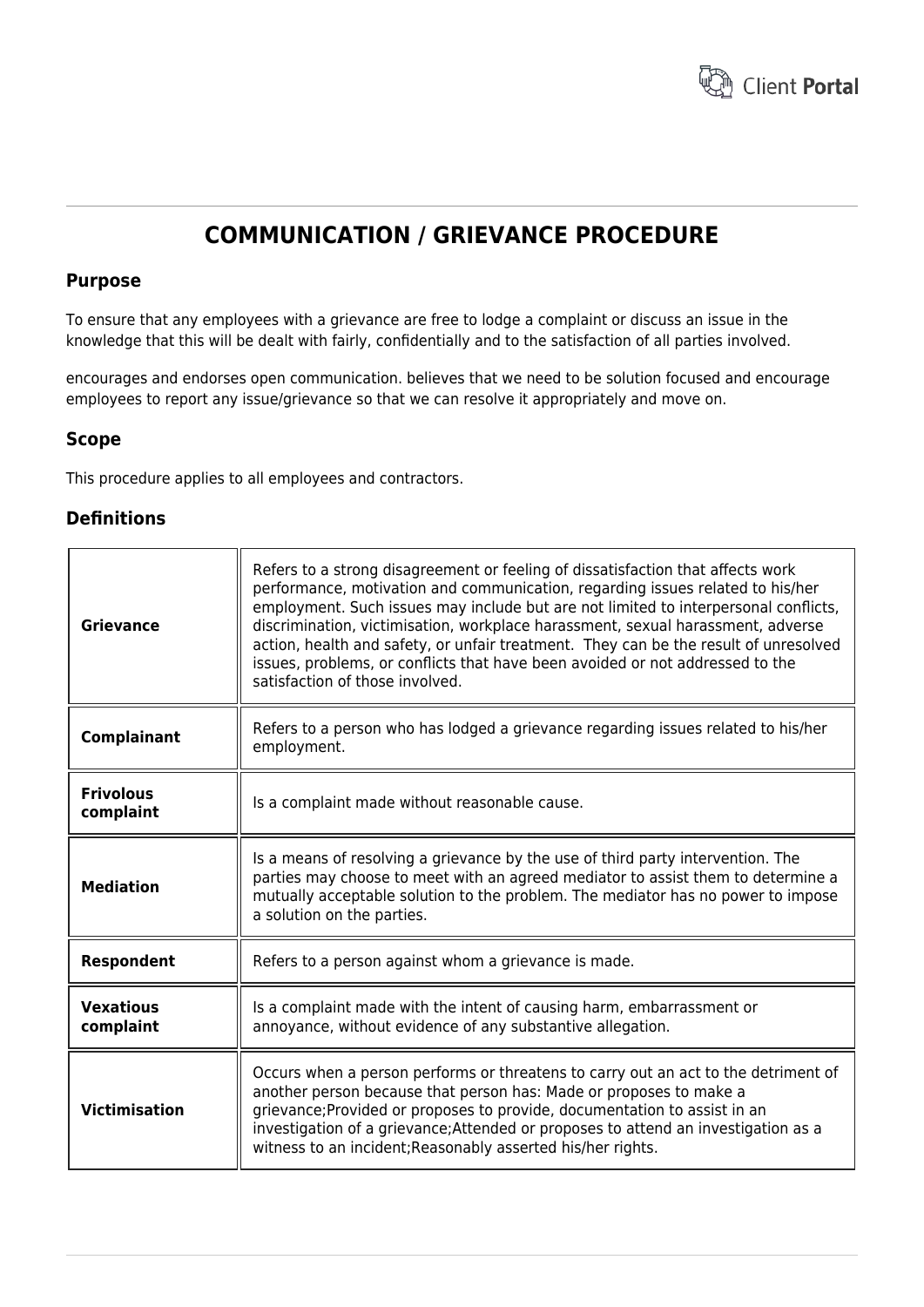

# **Principles**

- The grievance procedure outlined is a general guideline
- Grievances should be resolved as soon as reasonably practicable under the circumstances. Advantages of early resolution may include reduced absenteeism, turnover and inappropriate workplace conduct, as well as a more productive and confident workplace
- Both the complainant and respondent must be treated fairly throughout the process and have the right to contact a support person when responding to formal allegations
- The principles of natural justice and procedural fairness must be followed

## These include:

- Informing a person of any allegation(s) made against them
- Giving them the opportunity to provide a response
- Investigating all allegations within a reasonable timeframe
- Ensuring that all parties to a decision are heard and facts considered
- Decision makers acting fairly, without bias and in a timely manner
- Grievances must be treated confidentially and sensitively by all parties involved. Any breach of confidentiality will be treated seriously and disciplinary action may occur
- Grievances must be made in good faith. Disciplinary action may be taken against any employee found to have made a frivolous or vexatious complaint
- Normal work should continue during the grievance procedure, except where the employee has reasonable concerns about risks to his/her health and safety
- Victimisation is not tolerated at and is against the law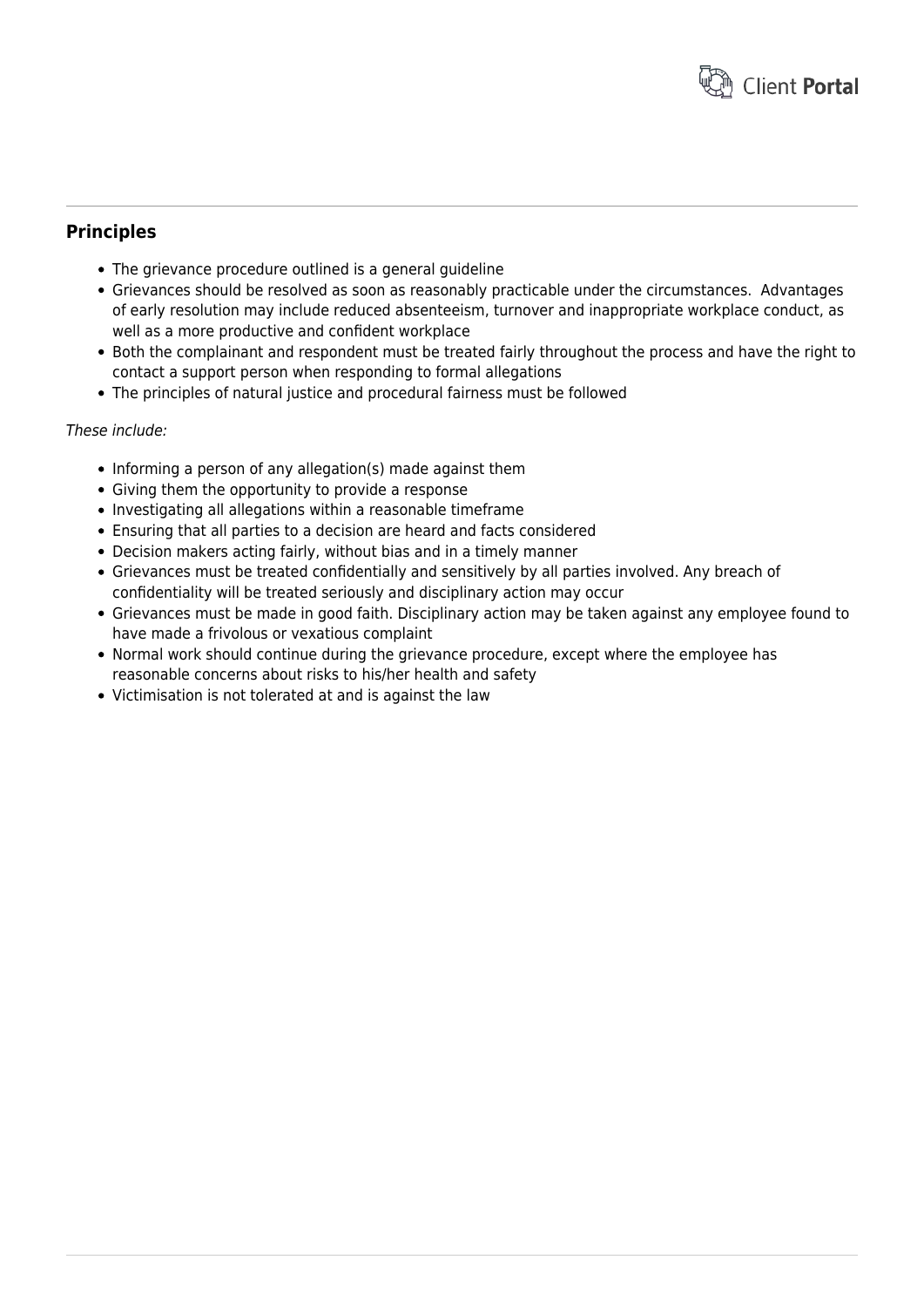

## **Procedure**

The following is the general resolution process for grievances. Depending on the circumstances, it may not be reasonable or practical for the complainant to follow each step in the process.

#### **Step 1 – Seek resolution**

If a grievance is concerning:

- Another individual, the aggrieved person should speak to the other party in an attempt to reach a quick and satisfactory resolution of the problem
- A work related matter, such as unclear job expectations, unsure of communication/reporting channels, objectives or how to do your job effectively. Seek direction from your manager

#### Note: Depending on the grievance, the complainant may not feel comfortable undertaking this step.

If this step does not resolve the issue or the issue continues, proceed to Step 2 – Communicate Issue.

#### **Step 2 – Communicate Issue to Management**

- The grievance should be directed to the relevant manager or HR. When raising a complaint, an employee should:
	- Clearly define their concerns and desired outcome
	- $\circ$  Acknowledge the consequences of making a frivolous or vexatious complaint
- If an employee makes a complaint, they may be required to provide a written statement to ensure that all parties understand the content of the complaint
- Management will endeavour to ensure a confidential and fair process to gain a resolution
- If concerning another individual, the respondent will then be made aware of the complaint and will be advised of their rights in accordance with procedural fairness. The complainant and respondent will be kept informed of any outcomes during the investigation. They will also be reminded of the need to keep this issue confidential to avoid further grievance
- An investigation may pursue, which will be documented and details will be kept confidential where appropriate involvement of HR at this point is necessary (if not previously involved)
- A decision as to the best course of action to ensure a resolution will be made, such as mediation, disciplinary action, restructuring etc. Refer to Resolving Dispute Procedure [\(PRO10](https://www.hrtemplates.com.au/policies_procedures/hr-pro10-resolving-disputes-procedure/))

If the issue is not resolved at this stage, proceed to step 3.